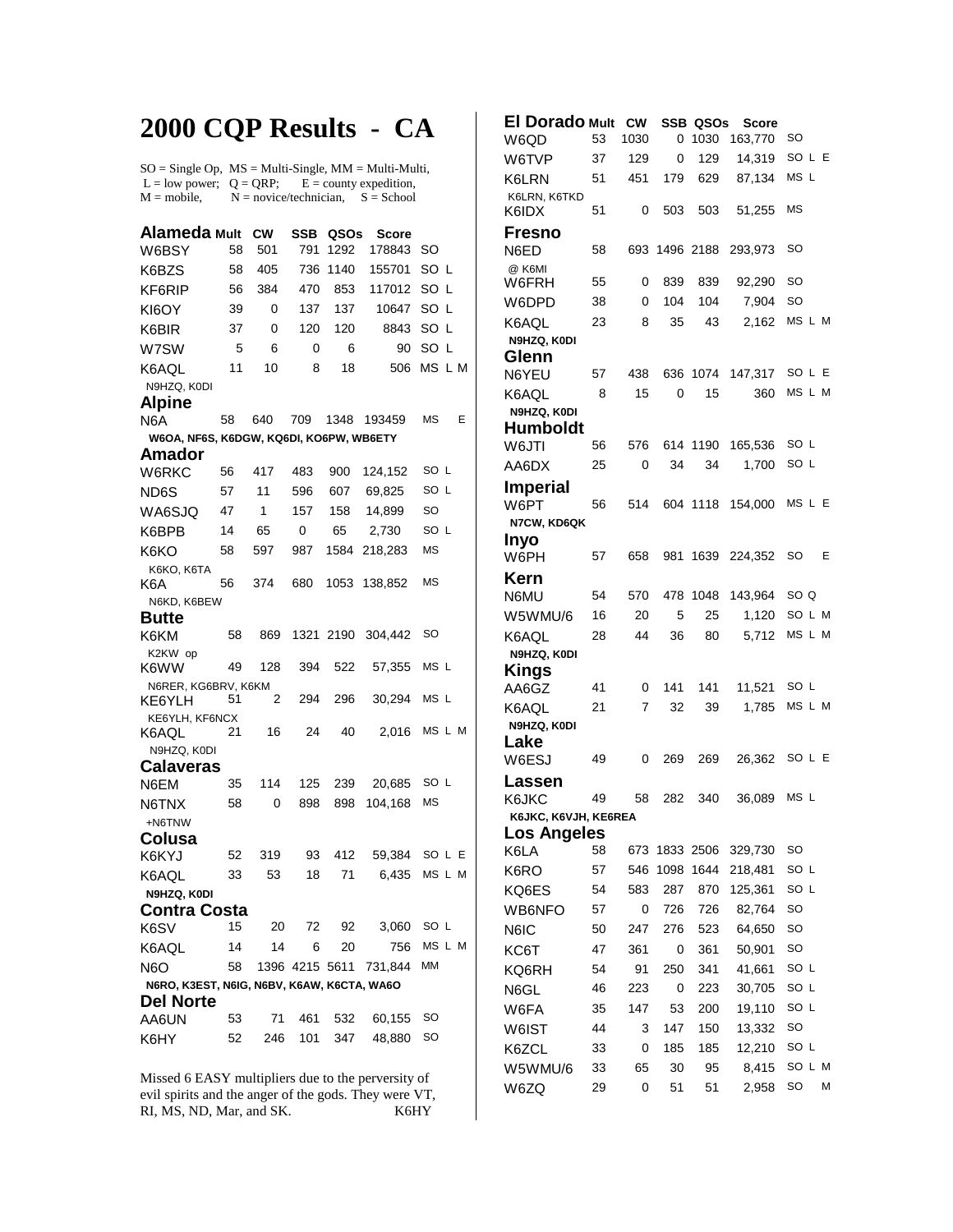| Los Angeles (cont.)                                                                                                      |          |           |               |          |                          |              |   | Orange                              | Mult |             |               |          | <b>CW SSB QSOs Score</b> |           |        |
|--------------------------------------------------------------------------------------------------------------------------|----------|-----------|---------------|----------|--------------------------|--------------|---|-------------------------------------|------|-------------|---------------|----------|--------------------------|-----------|--------|
|                                                                                                                          | Mult     | <b>CW</b> | SSB           | QSOs     | <b>Score</b>             |              |   | W6KP                                | 58   | 706         |               |          | 1809 2515 332,688        | SO        |        |
| WA6BOB                                                                                                                   | 15<br>15 | 0<br>0    | 71<br>26      | 71<br>26 | 2,115<br>765             | SO L<br>SO L |   | N6MJ op<br>N6HC                     | 58   |             | 565 1140 1705 |          | 230,550                  | <b>SO</b> |        |
| N6YMK<br>KI6T                                                                                                            | 9        | 5         | 22            | 27       | 531                      | SO L         |   | N6BM                                | 56   | 379         | 563           | 942      | 126,672                  | SO L      |        |
|                                                                                                                          | 10       | 0         | 16            | 16       | 320                      | SO L         |   | AA6PW                               | 51   | 242         | 248           | 490      | 62.246                   | SO L      |        |
| KD6AMM                                                                                                                   | 9        | 0         | 16            | 16       | 288                      | SO L         |   | W6ZQ                                | 48   | 0           | 290           | 290      | 27,840                   | <b>SO</b> | М      |
| KF6UWD                                                                                                                   | 6        | 0         | 10            | 10       |                          | SO L         |   | W5WMU/6                             | 29   | 42          | 27            | 69       | 5,220                    |           | SO L M |
| K6ACZ<br>W6LV                                                                                                            | 53       | 247       | 515           | 762      | 120<br>93.863            | <b>MS</b>    | м | WA6OGO                              | 21   | 69          | $\Omega$      | 69       | 4,347                    | <b>SO</b> |        |
| N6KZ. WB9AWX. K0BGL                                                                                                      |          |           |               |          |                          |              |   | <b>Placer</b>                       |      |             |               |          |                          |           |        |
| W6SD                                                                                                                     | 52       | 158       | 227           | 385      | 48,178                   | MS L         |   | WX6V                                | 55   | 301         | 367           | 667      | 89,898                   | SO L      |        |
| KN6Y, KD6PLU, K6HCJ, K6TBA                                                                                               |          |           |               |          |                          |              |   | N6DW                                | 40   | 4           | 163           | 166      | 13,420                   | SO L      |        |
| K6AQL                                                                                                                    | 31       | 21        | 35            | 56       | 4.123                    | MS L M       |   | W6QB                                | 36   | $\Omega$    | 119           | 119      | 8,568                    | SO L      |        |
| N9HZQ, K0DI                                                                                                              |          |           |               |          |                          |              |   | <b>Plumas</b>                       |      |             |               |          |                          |           |        |
| Madera<br>W6BBS                                                                                                          | 49       | 0         | 411           | 411      | 40,229                   | SO L         |   | AG8L/6                              | 53   | 483         | 258           | 740      | 104,013                  | <b>SO</b> | Е      |
| KF6CNV                                                                                                                   | 44       | 0         | 273           | 273      | 24,024                   | SO L         |   | KR6G                                | 56   | 378         | 22            | 400      | 65,968                   | <b>SO</b> |        |
| K6AQL                                                                                                                    | 27       | 33        | 13            | 46       | 3,375                    | MS L M       |   |                                     |      |             |               |          |                          |           |        |
| N9HZQ, K0DI                                                                                                              |          |           |               |          |                          |              |   | <b>Riverside</b><br>W6TKV           | 58   |             | 0 1354 1354   |          | 157,064                  | <b>SO</b> |        |
| Marin                                                                                                                    |          |           |               |          |                          |              |   | W5WMU/6                             | 34   | 61          | 37            | 98       | 8,738                    |           | SO L M |
| K6RIM                                                                                                                    | 58       | 694       |               | 951 1644 | 230,927                  | SO           |   | W6EEN                               | 58   |             | 524 1846 2370 |          | 305,254                  | <b>MS</b> |        |
| N6ZFO                                                                                                                    | 56       | 435       | 331           | 766      | 110,096                  | SO L         |   | K6XC, KI7WX, N6RT, W6ORD, W6EEN     |      |             |               |          |                          |           |        |
| <b>Mariposa</b>                                                                                                          |          |           |               |          |                          |              |   | <b>Sacramento</b>                   |      |             |               |          |                          |           |        |
| KE6GTR                                                                                                                   | 45       | 6         | 256           | 262      | 23,850                   | SO L         |   | W6UT                                | 58   | 408         |               | 630 1038 | 144,014                  | SO L      |        |
| N6DE                                                                                                                     | 58       | 512       |               | 944 1456 | 198,534                  | <b>MS</b>    | E | <b>W6NKR</b>                        | 48   | 398         | 0             | 398      | 57,240                   | SO L      |        |
| N6DE, K6ENT                                                                                                              |          |           |               |          |                          |              |   | N6JV                                | 48   | 293         | 0             | 293      | 42,192                   | SO L      |        |
| <b>Mendocino</b>                                                                                                         |          |           |               |          |                          |              |   | K6SG                                | 27   | 100         | 0             | 100      | 8,060                    | <b>SO</b> |        |
| No entries received                                                                                                      |          |           |               |          |                          |              |   | KE6QR                               | 13   | 0           | 51            | 51       | 1,326                    | SO L      |        |
| <b>Merced</b>                                                                                                            |          |           |               |          |                          |              |   | K6AQL                               | 30   | 0           | 61            | 61       | 3,660                    |           | MS L M |
| W6UDX                                                                                                                    | 50       | 298       | 16            | 314      | 46,300                   | <b>SO</b>    |   | N9HZQ, K0DI                         |      |             |               |          |                          |           |        |
| K6AQL                                                                                                                    | 23       | 16        | 22            | 38       | 2,116                    | MS L M       |   | <b>San Benito</b>                   |      |             |               |          |                          |           |        |
| N9HZQ, K0DI                                                                                                              | 58       |           | 375 1005 1379 |          | 181,685                  | ΜМ           | Ε | K6AQL                               | 20   | 27          | 15            | 42       | 2,220                    |           | MS L M |
| N6ZB<br>N6ZB, KS6H                                                                                                       |          |           |               |          |                          |              |   | N9HZQ, K0DI<br>ND6E                 | 58   |             | 258 1226 1483 |          | 186,963 MM               |           | Ε      |
| Modoc                                                                                                                    |          |           |               |          |                          |              |   | K6EP, KG6AO, AC6KW, KA6MAL, K6EXT   |      |             |               |          |                          |           |        |
| KS6U                                                                                                                     | 57       |           |               |          | 490 1797 2287 288,591    | MM L E       |   | <b>San Bernardino</b>               |      |             |               |          |                          |           |        |
| K4XU, KS6U, WA7AJ, W7MT, K7YLO, K7YCQ, K7ZM,                                                                             |          |           |               |          |                          |              |   | W6KK                                | 58   | 437         |               | 741 1178 | 161,907                  | SO L      |        |
| K9QAM                                                                                                                    |          |           |               |          |                          |              |   | K6EY                                | 58   | 460         | 459           |          | 918 133,139              | SO L      |        |
| Mono<br>W6JA                                                                                                             | 52       | 0         | 490           | 490      | 50,960 MS L E            |              |   | N6UEN                               | 55   | $\mathbf 0$ |               |          | 896 896 98,560 SO        |           |        |
| W7AB, W7FD, W7NAN                                                                                                        |          |           |               |          |                          |              |   | K6MCP                               | 57   | 0           | 580           | 580      | 66,120                   | SO L      |        |
| W6ML                                                                                                                     | 58       |           |               |          | 933 2179 3112 415,106 MM |              | Е | KD6KHJ                              | 51   | 0           | 496           | 496      | 50,592                   | SO L      |        |
| W6KC, W6SW, W6JTB, N6PY, KX6H                                                                                            |          |           |               |          |                          |              |   | <b>San Diego</b>                    |      |             |               |          |                          |           |        |
| <b>Monterey</b>                                                                                                          |          |           |               |          |                          |              |   | K6NA K6LL op 58                     |      |             | 656 1975 2631 |          | 343,244                  | SO        |        |
| K6AQL                                                                                                                    | 29       | 68        | 13            | 81       |                          | 6,670 MS L M |   | WN6K                                | 58   | 589         |               | 674 1263 | 180,583                  | SO L      |        |
| N9HZQ, K0DI                                                                                                              |          |           |               |          |                          |              |   | AK6R                                | 58   |             | 107 1134 1241 |          | 150,162                  | <b>SO</b> |        |
| <b>Napa</b><br>KE6ZSN                                                                                                    | 54       |           |               |          | 17 1338 1355 147,258     | SO           |   | K7JJ                                | 51   | 144         | 433           | 577      | 66,147                   | <b>SO</b> |        |
|                                                                                                                          |          |           |               |          |                          |              |   | AA6EE                               | 44   | 177         | 0             | 177      | 23,364                   | SO L      |        |
| <b>Nevada</b><br>KU6J                                                                                                    | 55       | 311       | 344           | 654      | 89,018 SO L              |              |   | W6MVW                               | 33   | 112         | 0             | 112      | 11,088                   | <b>SO</b> |        |
| Working this year was a bit of a challenge, Especially since                                                             |          |           |               |          |                          |              |   | KC6MIE                              | 23   | 1           | 124           | 125      | 5,773                    | SO L      |        |
| K6AAA was operating about a mile away with a bit of                                                                      |          |           |               |          |                          |              |   | W5WMU/6                             | 15   | 16          | 17            | 33       | 1,230                    |           | SO L M |
| power! I still pulled out a clean sweep and over 1000 as a                                                               |          |           |               |          |                          |              |   | NO6Z                                | 4    | 0           | 11            | 11       | 88                       | <b>SO</b> |        |
| SOLP entry, but I sure wasn't expecting to hear AAA on this<br>year!! Next year I'll come back even stronger with bigger |          |           |               |          |                          |              |   | N6KI                                | 58   |             | 735 1502 2236 |          | 301,977                  | <b>MS</b> |        |
| and better equipment, or at least just get the audio problem                                                             |          |           |               |          |                          |              |   | N6KI, K6AM, N6CY                    |      |             |               |          |                          |           |        |
| worked out on 15!! Had a great year, thanks to all who made                                                              |          |           |               |          |                          |              |   | N6WB                                | 53   | 233         | 168           | 401      | 54,855                   | MS L      |        |
| it possible.                                                                                                             |          |           |               |          |                          | NZ6N         |   | KE6PY, KF6EFN, N6VS, KA6PEG, KB6NMK |      |             |               |          |                          |           |        |